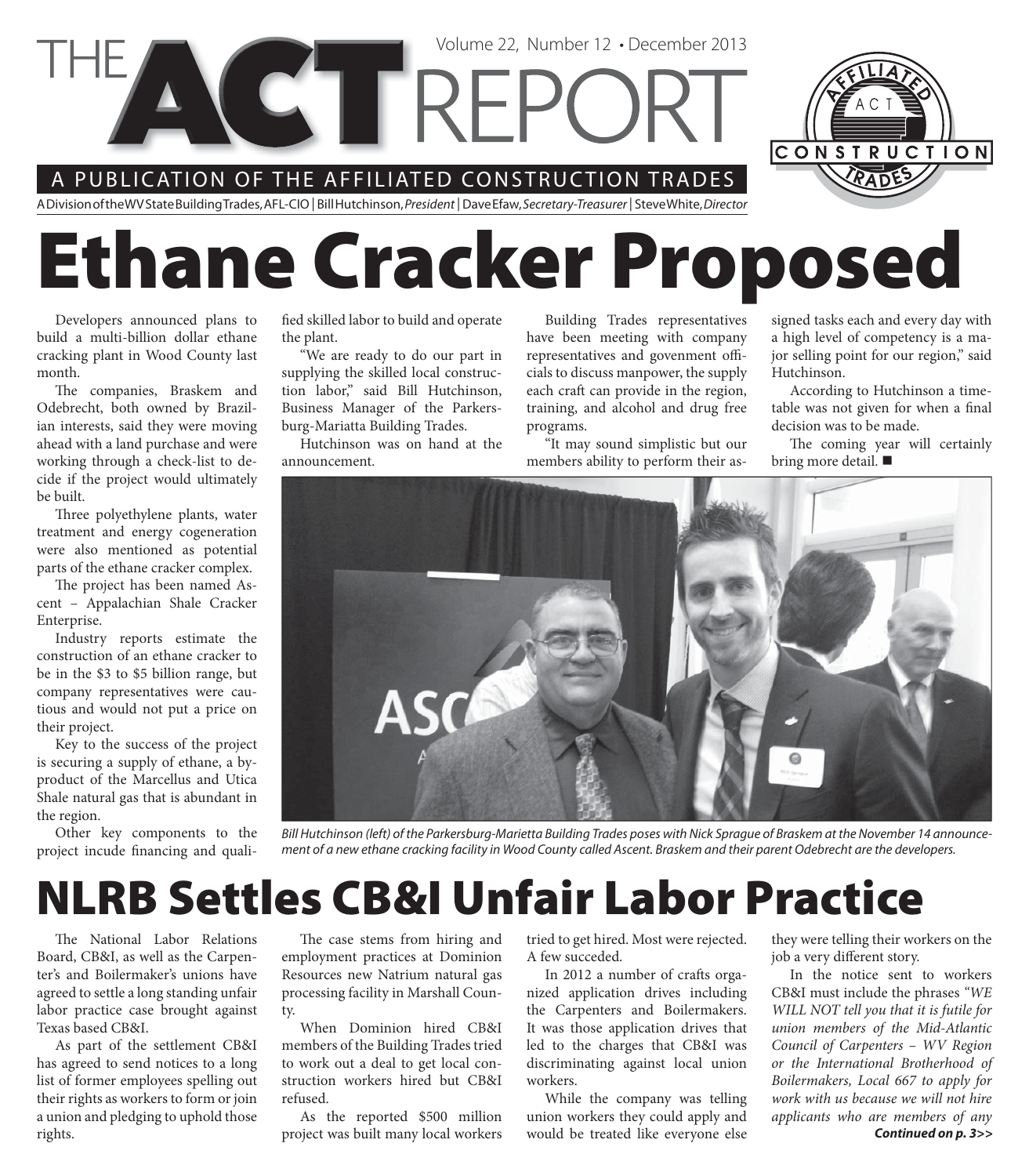### **What is a "Cracker" Plant?**

A "Cracker" is oil and gas industry lingo for a processing plant that takes oil or natural gas, which are large hydrocarbon molecules, and "cracks" the molecules breaking them down into smaller molecules.

The smaller molecules which are produced, such as ethylene, are vital ingredients used in the plastics and chemical industry.

Natural gas found in both the Marcellus and Utica Shale formations are rich in "wet" gas which has ethane needed for a cracker. Companies such as MarkWest, Williams Energy and Blue Racer are all building and operating facilities that separate the valuable wet portion of the gas such as ethane, propane, butane and pentanes leaving methane that is your typical natural gas consumed by homes and businesses.

The Brazilian conglomerate Odebrecht is currently investigating the possibility of building an ethane cracker in Wood County.

Ethane crackers produce ethylene which is a basic building block of the chemical industry, a vital compound in the manufacturing of plastic products and is the link between chemical companies and petroleum refiners.

There are several types of cracking: thermal, catalytic and unification.

If a cracker plant is built in Wood County it would likely employ the thermal or steam cracking process.

Steam cracking is a petrochemi-

cal process in which large saturated hydrocarbons are broken down into smaller, often unsaturated, hydrocarbons.

Steam is used to break or "crack" the ethane into ethylene and benzene.

Ethane is the "feedstock" which is cracked through the use of steam in a bank of pyrolysis furnaces. The ethane is diluted with steam and briefly heated in a furnace without the presence of oxygen.

The reaction temperature is typi-

cally very high, around 850 degrees Celsius, and the reaction is only allowed to take place for milliseconds but the resulting gas velocities are faster than the speed of sound.

After the cracking temperature is reached the gas is quickly quenched to stop the reaction in a transfer line heat exchanger or inside a quenching header using quenching oil.

The large molecule has been cracked and it results in the production of ethylene or other lighter alkenes.

Building a cracker plant is a highly complex, large scale construction project. Building such a facility would costs billions of dollars and create thousands of jobs for the union construction trades.

In addition because the product of a cracker is only a raw material for another phase of manufacturing, a cracker will mean additional economic activity in the plastics and chemical industries.



Brazilian based Braskem want to build a facility in Wood County similar to this \$4.5 billion industrial plant at their Ethylene XXI Complex in Mexico. The Mexico project is being built under the responsibility of Odebrecht Industrial Engineering and is reported to be about 50% complete.

#### **Anti-Union ABC Attacks Disabled Veterans**

The anti-union Associated Builders and Contractors (ABC) has filed an injunction to prevent the implementation of a new rule by the U.S. Department of Labor that would encourage the hiring of disabled Americans and military veterans, calling it "wasteful and burdensome."

The rule, for federal contractors and subcontractors of all industries not just construction, establishes a nationwide seven percent hiring goal for qualified individuals with disabilities.

The disability hiring rule was re-

leased with a companion Final Rule to Improve Job Opportunities for Protected Veterans.

That rule, which updates requirements of the Vietnam Era Veterans' Readjustment Assistance Act of 1974 (VEVVRA), requires federal contractors and subcontractors to establish "annual hiring benchmarks for protected veterans," using one of several methods described in the rule.

Contractors must also document and update annually "several quantitative comparisons for the number of veterans who apply for jobs and the

number of veterans they hire."

Both rules would take effect March 14.

The goals apply to each job group in a company with more than 100 employees, or to the entire workforce for companies with 100 or fewer employees.

"If ABC contractors don't want to bid federal contracts they don't have to," said Dave Efaw, Secretary-Treasurer of the WV AFL-CIO.

"But if these companies want the benefits federal work offers then they have to be willing to help our disabled veterans, it's pretty simple."

The ABC represents less than 1% of all construction contractors in the United States but often claims to speak for 80 percent of the industry.

The National Labor College has published a report that details the many non-construction members of the ABC and their radical right-wing agenda.

A copy of the report can be found at the web site of the Building and Construction Trades Department of the AFL-CIO www.bctd.org under the Filed Services tab.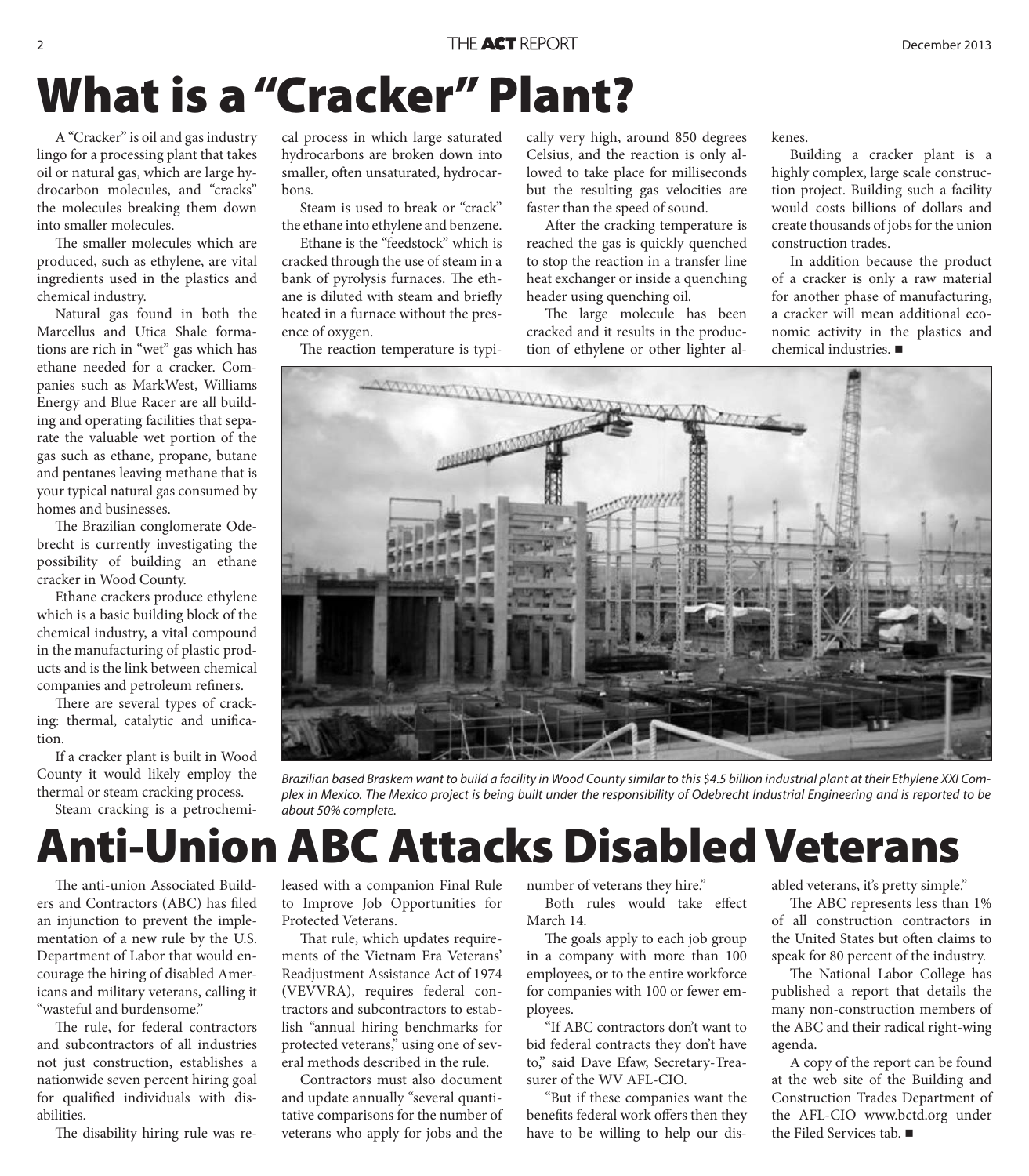# **Wheeling Trades Help Restore Statue**

Building trades members from Wheeling recently helped relocate and restore a historic monument.

The monument, dedicated to business owner and German immigrant Augustus Pollack (1830 – 1906), is the only monument erected by Labor that pays tribute to an employer.

Apparently Pollack was an exceptional man.

In 1871, at the age of 41, Pollack began Crown Stogies.

Fifteen years later, Pollack's company was the largest manufacturer of cigars in West Virginia.

Pollack was known for fair pay and decent working conditions.

Labor was so appreciative of his treatment of workers they erected a monument in his memory.

The monument, made of 60,000 pounds of granite, is now at Wheeling Heritage Port, it had been located on Main Street near the Fort Henry Bridge on-ramp.

The monument was first dedicated in 1916.



Helping to relocate and restore the 60,000 pound Augustus Pollack granite monument in Wheeling are (front row from left) Thomas Archbold, Bricklayer Local 1; Frank Ellis, President, Ohio Valley Trades and Labor; Eran Molz, Operating Engineers Local 132; Jim Flanigan Iron Workers Local 549; (back row) Frank Eberhart, Bricklayers Local 1; Mike Major, Mike Major Sculpture LLC. On the statue is John Willhoft, Bricklayers.

### **Insulators Local 80 Apprenticeship Open**

The Heat and Frost Insulators and Allied Workers Local 80 announced applications for apprenticeship will be taken December 16 – 20.

Applicants can go to the Charleston, Huntington or Parkersburg WorkForce offices Monday thru Friday, 9:00am to 4:00pm.

Applicants must be at least 18 years old, possess a High School Diploma or equivalent, have a current valid driver's license, be physically able to perform the work and pass a drug test.

An aptitude test will be administered by WorkForce.

In addition applicants must reside in one of the following counties for the last 12 months.

In Ohio the counties of Gallia, Meigs, Washington, Jackson, Pike, Lawrence, or Scioto.

In Virginia the counties of Allegheny, Amherst, Appomattox, Augusta, Bath, Bedford, Bland, Botetourt, Buchannan, Campbell, Carroll, Charlotte, Craig, Dickenson, Floyd, Franklin, Giles, Grayson, Halifax, Henry, Highland, Montgomery, Nelson, Patrick, Pittsylvania, Pulaski, Roanoke, Rockbridge, Russell, Smyth, Tazewell, Washington or Wythe.

In Kentucky – Bath, Carter, Floyd, Knott, Letcher, Martin, Owsley, Rowan, Boyd, Elliot, Greenup, Lawrence, Lewis, Menifee, Pike, Wolfe, Breathitt, Estill, Johnson, Lee, Magoffin, Morgan or Powell.

And in West Virginia – Boone, Calhoun, Fayette, Jackson, Lincoln, Mason, Monroe, Pleasants, Raleigh, Roane, Webster, Wyoming, Braxton, Clay, Gilmer, Nicholas, Pocahontas, Randolph, Summers, Wirt, Wayne, Cabell, Doddridge, Greenbrier, Lewis, McDowell, Mingo, Pendleton, Putnam, Ritchie, Kanawha, Logan, Mercer, Wood or Upshur.

The four year program teaches a variety of work tasks including the insulation of both industrial and commercial mechanical systems (i.e.

piping, boilers, duct work, storage tanks) for the purpose of energy savings; burn protection; and to control system heat transfer and condensation.

All applicants will be considered

without regard to race, color, religion, national and ethnic origin or sex.

For more information visit www. awlu80.com or contact 740-843-  $1017.$ 

#### *NLRB Settles CB&I*

#### *Continued from Page 1*

*union or that we will only hire union applicants who are disenfranchised from their union in some manner.*

*WE WILL NOT tell you that we will more closely watch union supporters."*

A listing of workers' rights and other actions the company will not do is included.

"We knew they needed qualified people, but they refused many local folks, we felt it was because of our union affiliation," said Mike Jenkins, Senior Organizer for the Mid-Atlantic Regional Council of Carpenter.

The project was supposed to take 15 months to complete but ended up taking 21.

Not long after the plant came on line an explosion put it out of commission. A cause of the blast has yet to be reported.

"The first phase of the job is long over and now union workers are building the second phase," said Jim Dingess, Business Manager for Boilermakers Local 667. "We wanted more in the ULP case but the important thing is CB&I is gone, and local workers are now employed." ■